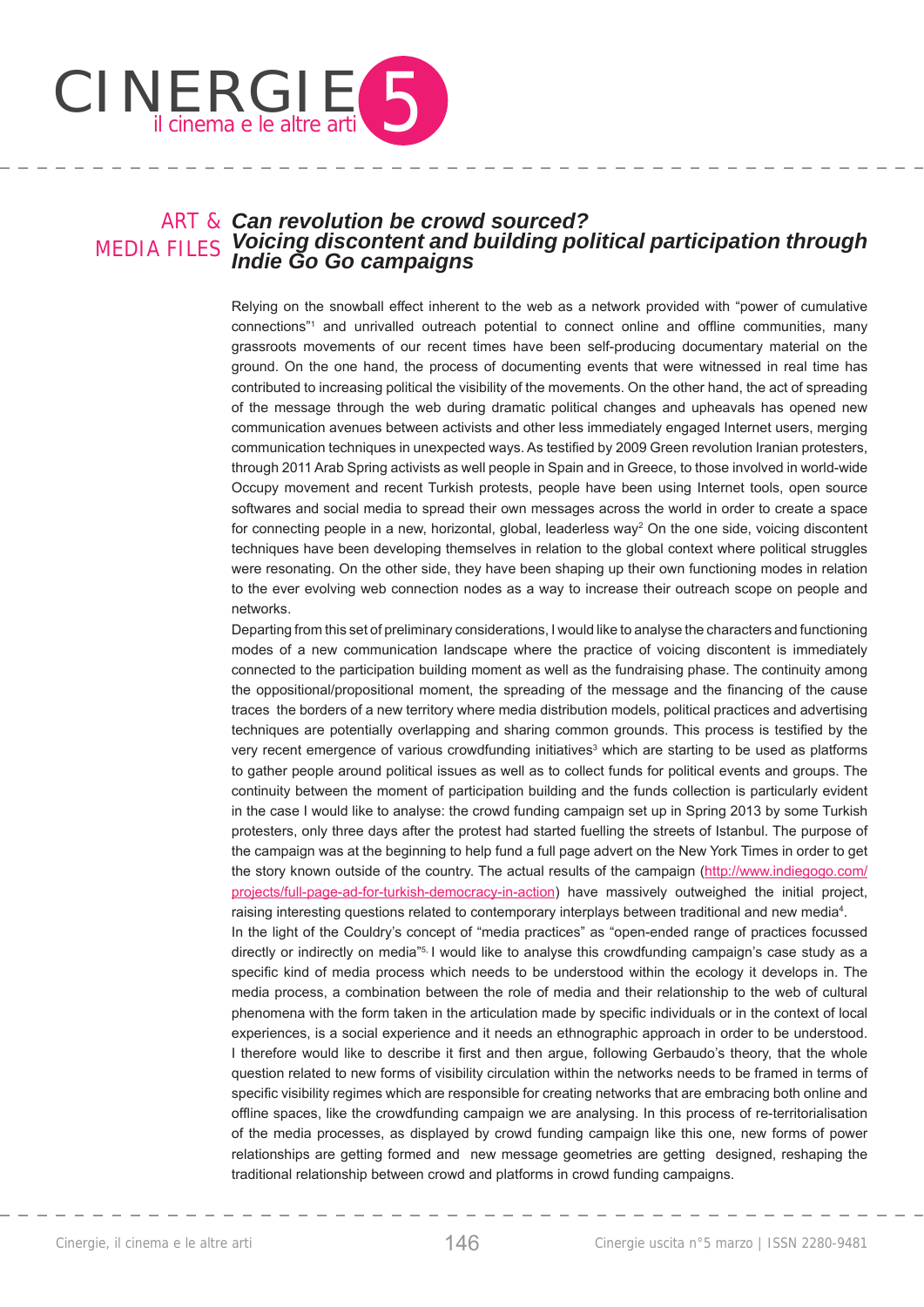

## ART & *A revolutionary crowdfunding campaign* MEDIA FILES

To get in the heart of the question, let's take a step into 2013 Turkey. While thousands of people were marching across Turkey, building a spontaneous and progressively radical protest against Erdogan's authoritarian regime and getting an extremely violent and repressive response from the government, three New York-based members of "Occupy Gezi" set up a fundings collection on the well-known Indie Go Go crowd funding platform. In just a few days the campaign was able to mobilise thousands of people across the world, well beyond its own creators' initial expectations. The group posted on Twitter, asking followers for advice about the best online crowd-funding platform. Within the next 20 minutes after receiving an answer, they had already started the campaign on Indie Go Go and promoted it on social media. Donations started coming in almost immediately<sup>6</sup>. During the following 18 hours, people donated over 60.000 dollars to the their Indie Go Go campaign, possibly participating to the most successful – and second-fastest<sup>7</sup>- political crowd funding campaigns of all times. According to Indie Go Go website itself, the amount collected at the end of the campaign on June 9, 2013 was 103,371 dollars- more than double the amount required to reach the goal of 53, 800 dollars which the creators set in order to put a full page ad on the American newspaper<sup>8</sup>. This element is particularly interesting if we think of the role social media had already played during the Turkish protests and how the campaign intercepted the free-floating information flux conveved by social media. If it's true that more than 2 million tweets were sent out in just eight hours on the first protest's Friday in Istanbul<sup>9</sup>, it is probably correct to think that the snowball effect created by social media was at its peak when the crowd funding campaign was put in motion. The big majority of the Indie Go Go campaign supporters had already been massively mobilised through social media. This element reveals partial independence of the audience's participation from the crowd funding platform itself, with people who participated to the campaign without necessarily knowing Indie Go Go as a platform. The element which made the campaign tap into the social media flux so successfully was instead the perfect timing as well as the emotional impact the images circulating on the web from within the process– as well as its lack of coverage on the national media – were generating around the world. Since the very beginning of the Turkish protests, social media played a huge role in the protests, especially because much of the Turkish media had clearly downplayed the protests themselves<sup>10</sup>. The idea of putting up a full page ad on New York Times was thus mainly directed at creating a link between information circulating on digital platforms and the traditional platforms – like newspapers or TV stations - where the impact of the protest had been visibly reduced. In the words of the Indie Go Go page creators Murat Aktihanoglu, Oltac Unsal and Duygu Atacan themselves, the media in Turkey had worked in reinforcing the official version by remaining silent on the events of Gezi Park during the first days of the protest and this has generated a strong emotional response from those who wanted the story to get quickly out of the country.

Arrests of numerous journalists, artists, and elected officials and restrictions on freedom of speech, minorities' and women's rights all demonstrate that the ruling party is not serious about democracy. Time and again, the Prime Minister has mocked and trivialised his nation's concerns while Turkey's own media have remained shamefully silent<sup>11</sup>.

The process of official negation of the Taksim Square facts was one of the factors putting in motion a unique social media coverage from the ground. This media coverage from the ground was actually very different from other recent similar episodes, like the ones related to 2011 Arab Springs uprisings. According to the statistics collected by Social Media Participation Lab at NYU, in fact, 90 percent of geolocalised tweets were coming from within Turkey and around 50 percent from Istanbul itself, while during the Egyptian uprising only 30 percent of the tweets were coming from inside the country and the majority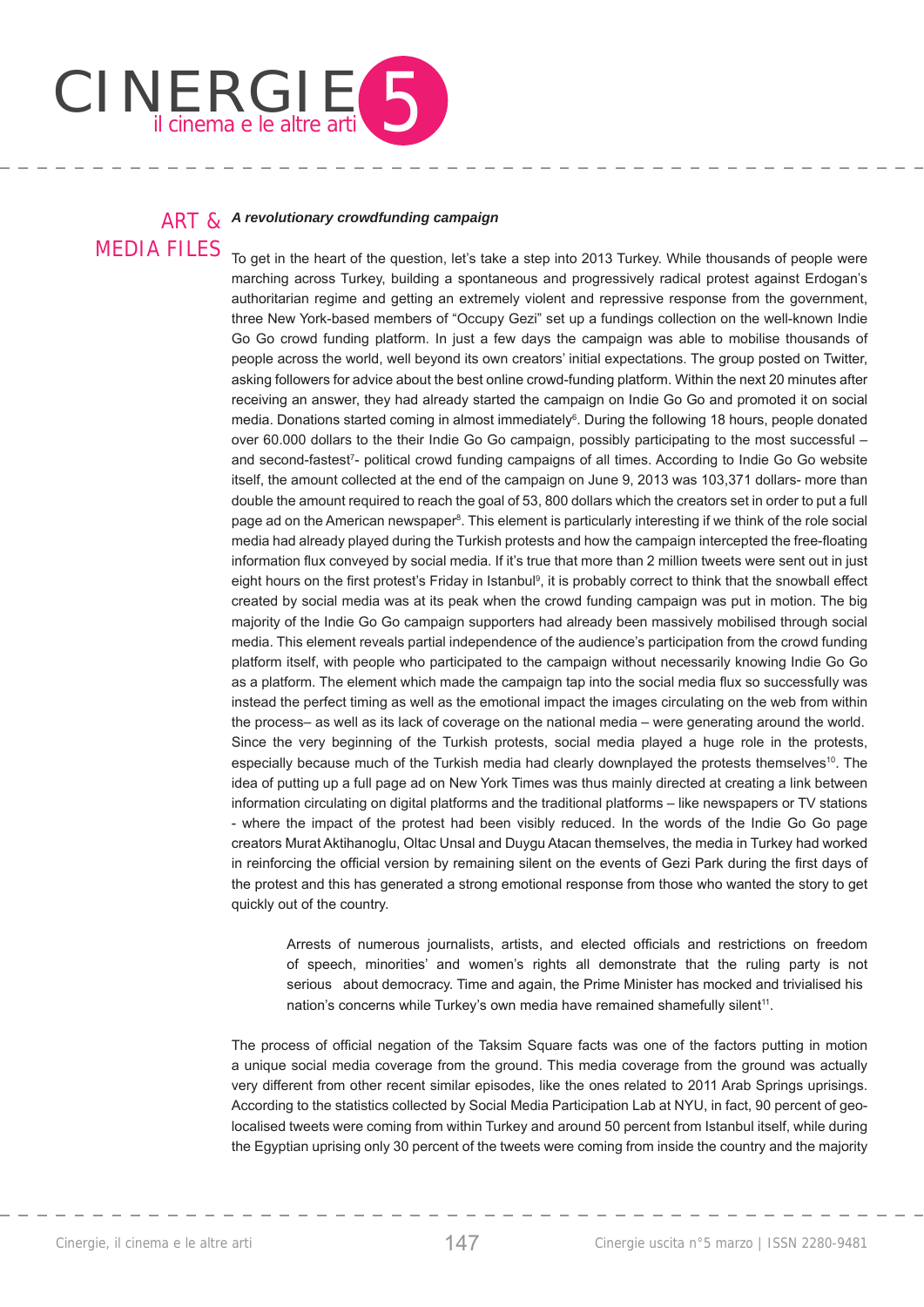

# MEDIA FILES

ART & was coming from outside. Moreover, 88 percent of the tweets which have been circulating were written in Turkish language, an element which implies that the main audience of those tweets was Turkish<sup>12</sup>. The initial plan behind the crowd funding campaign was to bring together thousands of people in order to create impact through the help of international newspapers, in a way that could never be ignored by Turkish newspapers and TV stations. On the one hand, the funds would be collected on the web through a crowd which was already informed and engaged in spreading the message across social media networks. On the other hand, through the advert published on the front page, the story would make its way into mainstream news, reaching out to a different audience. But, way beyond page creators' expectations, the success of the campaign played itself out before the full page advert on The New York Times was even published. By the time the advert was published, the story of the campaign itself had already made its way into the news, revealing the 'contagion' was following a different route – especially after the media shutdown played by Turkish government had opened the way for a reflection on media censorship<sup>13</sup>.

### *Choreography of crowdfunded assemblies*

The interesting question regards here the dynamic which was created within the media world created by political crowd funding campaign like this one. As I said above, I would like to refer to these campaigns as "media practices", an "open-ended range of practices focussed directly or indirectly on media"<sup>14</sup>. This concept, which is rooted at the crossroad between cultural studies, social science and media anthropology, proves extremely useful in analysing specific media processes which need to be framed specifically within the ecology they develop in. Media activists of our recent times have been using new media to both communicate their own message as well as constantly enlarge support, with the main goal of challenging mainstream political narratives with an action which would self-produce testimonies and memories of collective events in real time. Practices which had seen the light on the ground, have been transformed and translated into new evolving free-floating communication modes and opening new grounds of interaction between visibility, territoriality and communication. As Brighenti noticed, the main action of shaping the field of visibility has been pursued through the same type of regime in which media operate and thrive, rendering visibility a crucial notion to be taken account in the analysis of current media practices in order to understand contemporary public domain's construction and transformation<sup>15</sup>. Some media scholar have been incredibly enthusiastic of the possibilities opened by new media as a way of challenging traditional forms of authorship and the authority of point of view as displayed by linear storytelling as well as being a way to convey forms of direct democracy through non-representative means. The constant flux of information provided by social media in real time seemed to suggest the possibility of a space created by a multitude of voices which constantly loose and find their individual timbre within the stream, creating new interactions between individuals and collective. The debate has been polarised by positions that place themselves on either a very positive or very negative side of the spectrum, investing technology itself of some attributes that are, in fact, to do entirely with the use we make of them<sup>16</sup>.

Optimism or pessimism excesses, though, can lead into the dangerous territory of essentialism, where the role of social media and new media platform in the realm of contemporary media practices becomes important in itself rather than being articulated in the context of specific experiences. I would argue, following Gerbaudo's comments, that the question related to new forms of visibility circulation within the networks needs to be supported by the analysis of individual phenomena which display different forms of visibility and participation building. This is also the case of the ways in which visibility regimes are responsible for creating specific networks which are embracing both online and offline spaces, like the crowdfunding campaign we are analysing.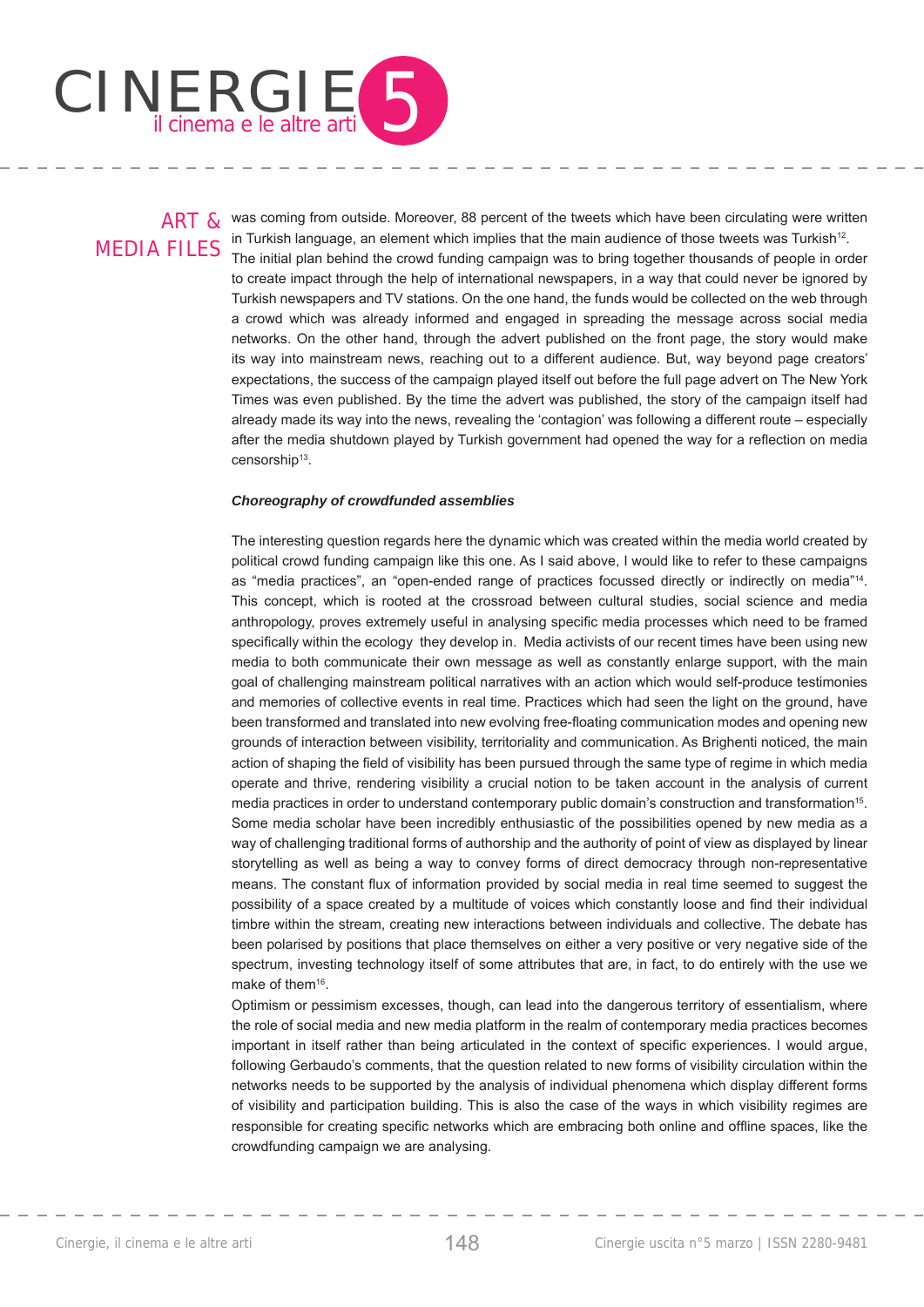

# MEDIA FILES

 $ART$  & The relationship between virtual and real world produced by digital communication is definitely changing the landscape of realism in many ways. If virtuality extends itself everywhere<sup>17</sup>, way beyond the digital world, creating an open system where online and offline spaces are overflowing into each other's original scope. In this sense, we could say that new media geographies are overlaying themselves onto physical spaces<sup>18</sup>, producing forms of re-territorialisation and extending themselves to the realm of symbolic reconfiguration. As it has been noticed by Gerbaudo' social media have been chiefly responsible for the construction of a choreography of assembly as a process of symbolic construction of public space which facilitates and guides the physical assembling of a highly dispersed and individualised constituency19. And way beyond the spontaneity and unrestrained participation assigned to social media and to digital activism in general, "influential Facebook admins and activist tweeps become 'soft leaders' or choreographers are involved in setting the scene, and constructing an emotional space within which collective action can unfold"20.

This is certainly true of the Turkish protest's crowd funding campaign, where the "soft" leadership played by the New York-based "Occupi Gezi" members who set up the campaign was fully accepted by the thousands of followers and funders across the world as a form of vehicle for a message that was already moving fast and intensely through the network. The violent images of the events happening in Istanbul had created a "choreography of assembly" based on strong emotional factors which made people all around the world frantically share images and videos, friends' Facebook updates, Tweets, pictures and everything they can to express solidarity with the protest.

A small group of people – regular citizens in their own definition but with a strong interest in technology<sup>21</sup> – who were based in the States, thousands of miles away from the centre of the protest, took initiative and spoke on behalf of thousands of people, giving voice to a feeling which proved to be widespread and fast growing. "Watching the events unfold in Turkey really really made us think we have to do something," Murat Aktihanoglu, one of the crowdfunding organisers. "We are regular citizens. We are not activists. We are not politicians. So we thought the best thing we could do is try to increase global visibility and attention on the situation in Turkey". "We want the government to start listening to people. We want the government to start respecting democracy in Turkey," said Aktihanoglu<sup>22</sup>.

Animated by an anti-hierarchical feeling which made them refused to be recognised as leaders, the three members interpreted the collective feeling they sensed on the web and wrote a collective statement as the tagline of the campaign<sup>23</sup>: "Activists - We hear you. Protesters - We are you. You have power. You can speak your mind at the New York Times!"24. They wrote the statement *as if* they were the whole collective, as though, according to a sort of synecdochical process, the part had become the whole. Their role proved to be essential to bring together onto an online space an existing physical crowd which was composed by completely different people, with a completely different degree of involvement into the event. The crowd who participated to the campaign was made out of Turkish activists which were out on the streets, Turkish indignated citizens, Turkish expats all across the world and general international public who was made aware of the events through web channels. Their call was effectively opened to anyone who believed in the idea of freedom of speech, facilitating the rise of "liquid"<sup>25</sup> forms of interaction between different platforms like social media, traditional media and crowd funding sites.

After a week of intensive crowd funding campaign, the advert was put on the New York Times. "Just picked up my NYTimes outside my door. \*\*\*\*Front page under the title with photo of Turkish protestors in the park\*\*\*. LEAD STORY of the NYTimes today! I assure you that it was triggered by the Ad. Congrats all! (the hard copy is far more impressive than online)"26 recites ceo91, one of the supporters commenting on the crowd funding website. But what does it mean to use an advert to convey opinions or editorials? A traditional editorial space has been used for advertising for quite a long time already. So, what is the difference when it is used for opinions or editorials?<sup>27</sup>. The act of sponsoring a revolution on the full page advert on The New York Times opens a number of new questions on the relationships between medium and message .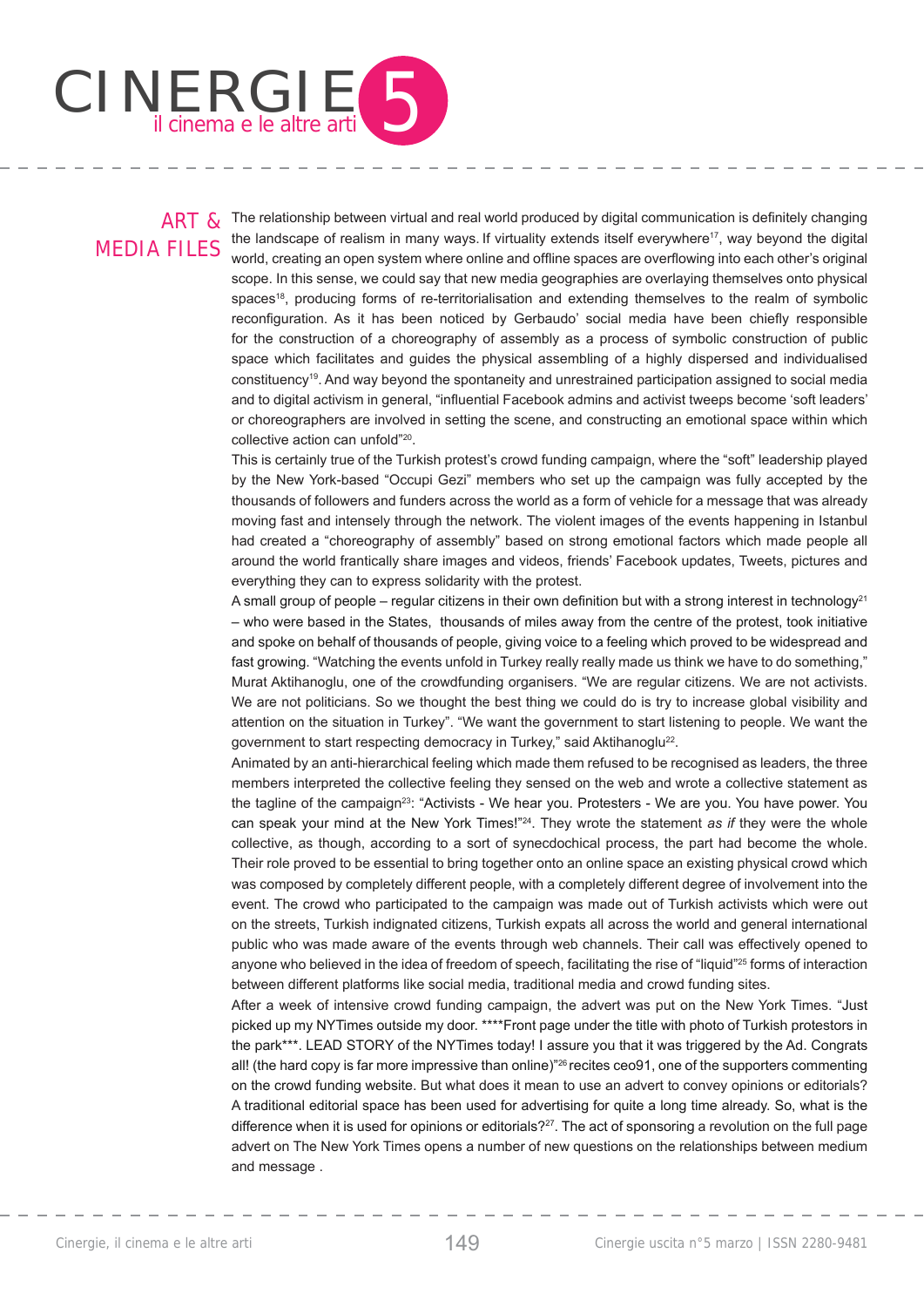

## MEDIA FILES

ART & If we follow Gerbaudo's approach, we could say that contemporary popular movements are characterised by majoritarianism and an attention on creating unity<sup>28</sup> by adopting practices of "appropriation of public space" which are re-organising spatial and temporal scenes of social life and therefore projecting messages onto the virtual world as part of this process of re-shaping and re-organising. Advertising techniques seem to respond to this majoritarian attitude of creating unity and re-appropriation of the public space. This space is also the space of contemporary advertisement, where social messages are conveyed through marketing techniques, as it is for social advertising. In this case, it is not a non-profit organisation or an institution advertising its message, but a whole collective of people.

The whole question really revolves around the interplay among the crowd, the message conveyed/ shaped and the platform hosting it. The interplay among all these elements shapes the campaign itself, its dynamic and its impact, but also the vectorial relationships among these elements, namely where does the message come from and where does it go. In my opinion, the interesting question is whether the dynamic created by these elements is really giving voice to a message which is sourced from the crowd or whether the message is set *a priori* through advertising techniques and then supported by the crowd. Is it the use of advertising techniques conveyed by a campaign like this a form of communication which gives voice to the supporters' message or does it shape a language which then gets transferred back to the crowd and appointed to them through a form of "soft" leadership?

### *After crowdfunding*

It is undoubtable that the impact exercised by this Indie Go Go campaign was huge. Not only the story of what was going on in Gezi Park was successfully brought to American media, but the campaign also set a new record as fastest crowd funding campaign of all times,. After reaching its set goal, the creators created a Reddit page [http://www.reddit.com/r/activism/comments/1fnbj6/fullpage\_nytimes ad project what should we do/] in order to develop the discussion on how to spend the excess money which had been continuing to pour in even after the New York Times ad had been fully funded. Many proposals were formulated - the creation of documentary material, films or web platforms to multiply the impact of crowd sourced news. In the end, the final decision reached through referendum  $-$  as stated on the Indie Go Go site- was to fund "a global coordination team of 10 experts, and provide a yearlong stipend/honorarium for their expenses". "Using advertorials on a variety of Internet platforms such as Facebook, Twitter, Google, etc. reach at least 1 million undecided voters and inform them". Reserve a sum "for the technical cross platform needs of the internet platforms such as security, hosting, etc"<sup>29</sup>.

As the decision made seem only to push back a more structured plan on the use of money, it is interesting to see how the campaign was used by participants and donors as a chance to launch proposals for new forms of online direct democracy and interactions between new media and traditional media. It is especially interesting to see how the discussion was based around ways to get the message out which could reach out to the maximum number of people – even in deep Anatolia where the use of internet is very limited – maybe by even creating new platforms which could be shaped on the need of open "collectives" like this one to develop their discussion online.

Activists' interest for shaping new platforms for political campaigns seem to be increasing and the practice of voicing discontent and building participation seem to be developing a progressively stronger relationship to the media which are used for each action, shaping the message of the campaign through the functioning modes of each platform. The question remains whether, in the re-territorialisation of the traditional crowdfunding dynamic into the territory of political communication, which invests the 'object of desire' in its shift from being a product into being a political event, the geometry of the 'crowd' is changing and so are the power relationships involved in this configuration.

Ludovica Fales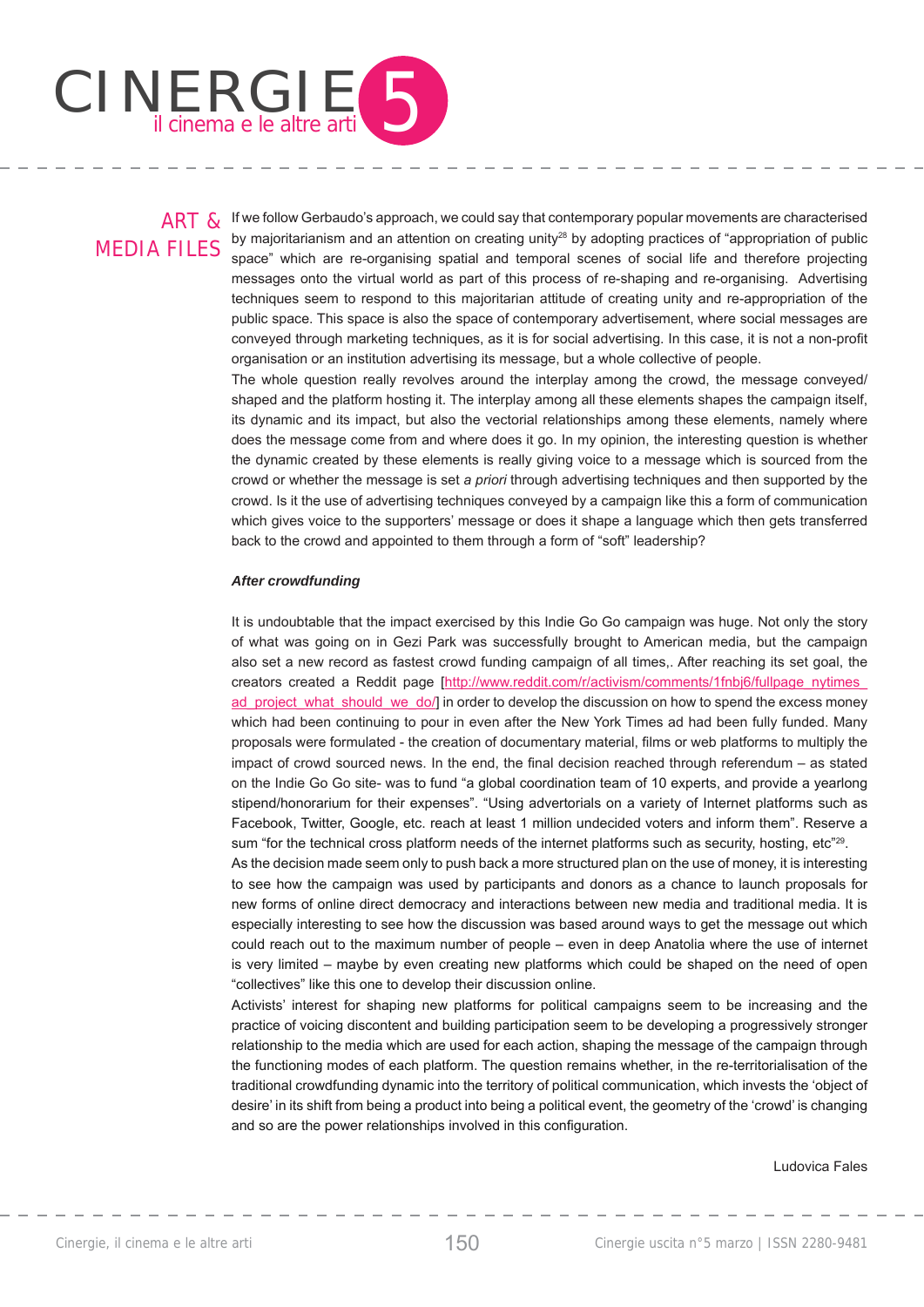

## ART & **End Notes**

MEDIA FILES

1. Joss Hands, *@is for Activism – Dissent, Resistance and Rebellion in a Digital Culture*, London, Pluto Press 2011.

2. Paolo Gerbaudo, *Tweets and the Streets: Social Media and Contemporary Activism,* London*,* Pluto Press, 2011.

3. Other initiatives have been set up by political group like Egyptian collective Mosireen. For info about this campaign check Indie Go Go campaign, *Mosireen: Media Collective in Cairo.* <http://www.indiegogo. com/projects/mosireen-independent-media-collective-in-cairo>

4. Cfr. <http://www.indiegogo.com/projects/full-page-ad-for-turkish-democracy-in-action>.

5. Nick Couldry, "*Theorising Media as Practice", Social Semiotics*, 14 (2), 2004. p.4, republished in John Postill and Birgit Brauchler (eds.), *Media and Practice,* Oxford, Berghahn Books, 2010 and (in Polish) as "Media w kontekscie praktyk: Proba teoretyczna" in *Kultura Popularna* 27(10), 2010.

6. Raja Jalabi, "*Turkish trio who took out New York Times ad: 'It's really not about us'", The Guardian*, 5 June 2013. <http://www.theguardian.com/world/2013/jun/05/turkish-trio-protesters-new-york-times-ad>

7. Cfr. <http://www.indiegogo.com/projects/full-page-ad-for-turkish-democracy-in-action>

*8. Ibidem.*

9. Social Media Participation Lab, "*A Breakout Role for Twitter? The Role of Social Media in the Turkish Protests"*, Working paper, New York University. <http://smapp.nyu.edu/reports/turkey\_data\_report.pdf>. Also, James Devitt, "Turkish Demonstrators Turn to Social Media in Taksim Square Demonstrations", *New York University Web Journal*, 13 June 2013. <http://www.nyu.edu/about/news-publications/ news/2013/06/18/turkish-protestors-turn-to-social-media-in-taksim-square-demonstrations.html>.

10. Barçın Yinanç, *Turkish media's 'poor coverage' of Gezi protests slammed at EU Conference, Hürriyet Daily News,* 13 June 2013. <http://www.hurriyetdailynews.com/Default.aspx?pageID=238&nid=49139>. Daniel Dombey, Funja Guler, "Turkish media criticised for muted response to protests", *Financial Times*, 5 June 2013. <http://www.ft.com/cms/s/0/19fd3f64-cdfc-11e2-8313-00144feab7de.html>. A.A.V.V., "Harmful for children': Turkish TV channels fined for live coverage of protests", Russia Today, 13 June 2013. <http://rt.com/news/turkey-media-fined-protests-629/>. Eric Pfanner, "Turks Angry Over Dearth of Protest Coverage by Established Media", *The New York Times*, 6 June 2013. <http://www.nytimes. com/2013/06/07/world/middleeast/turks-angry-over-dearth-of-protest-coverage-by-established-media. html?pagewanted=all& r=0>.

11. Jenna LaConte, "Indiegogo Users Set Record in Support of Turkish Protesters", *BostInno*, 5 June 2013,<http://bostinno.streetwise.co/2013/06/05/indiegogo-users-set-record-in-support-of-turkishprotesters/>

12. Social Media Participation Lab, *op.cit.*

13. Tom Mc Carthy and Rava jalabi, "Turkish protesters raise \$55,000 for full-page ad in New York Times", *The Guardian*, 3 June 2013. <http://www.theguardian.com/world/2013/jun/03/turkey-new-yorktimes-ad>. Alex Konrad "Full-Page Ad Inspired By Turkish Protests Is One Of Indiegogo's Fastest Campaigns Ever"*, Forbes*, 4 June 2013. <http://www.forbes.com/sites/alexkonrad/2013/06/04/full-pagead-inspired-by-turkish-protests-is-one-of-indiegogos-fastest-campaigns-ever/>. Huffington Post Live, "Turkish Protestors Use Indiegogo To Help Fund New York Times Ad"*, Huffi ngton Post,* 6 June 2013, <http://www.huffingtonpost.com/2013/06/03/turkish-protestors-indiegogo\_n\_3381340.html>.

14. Nick Couldry, *op. Cit.*

15. Andrea Mubi Brighenti, *Visibility and Social Theory,* Hampshire, Palgrave Macmillian, 2010, pp.103- 110.

16. The debate between techno-pessimists like Evgenij Morozov and Malcolm Gladwell and technooptimists like Clay Shirky is well reported by P. Gerbaudo in *op.cit.,* pp.11 -15.